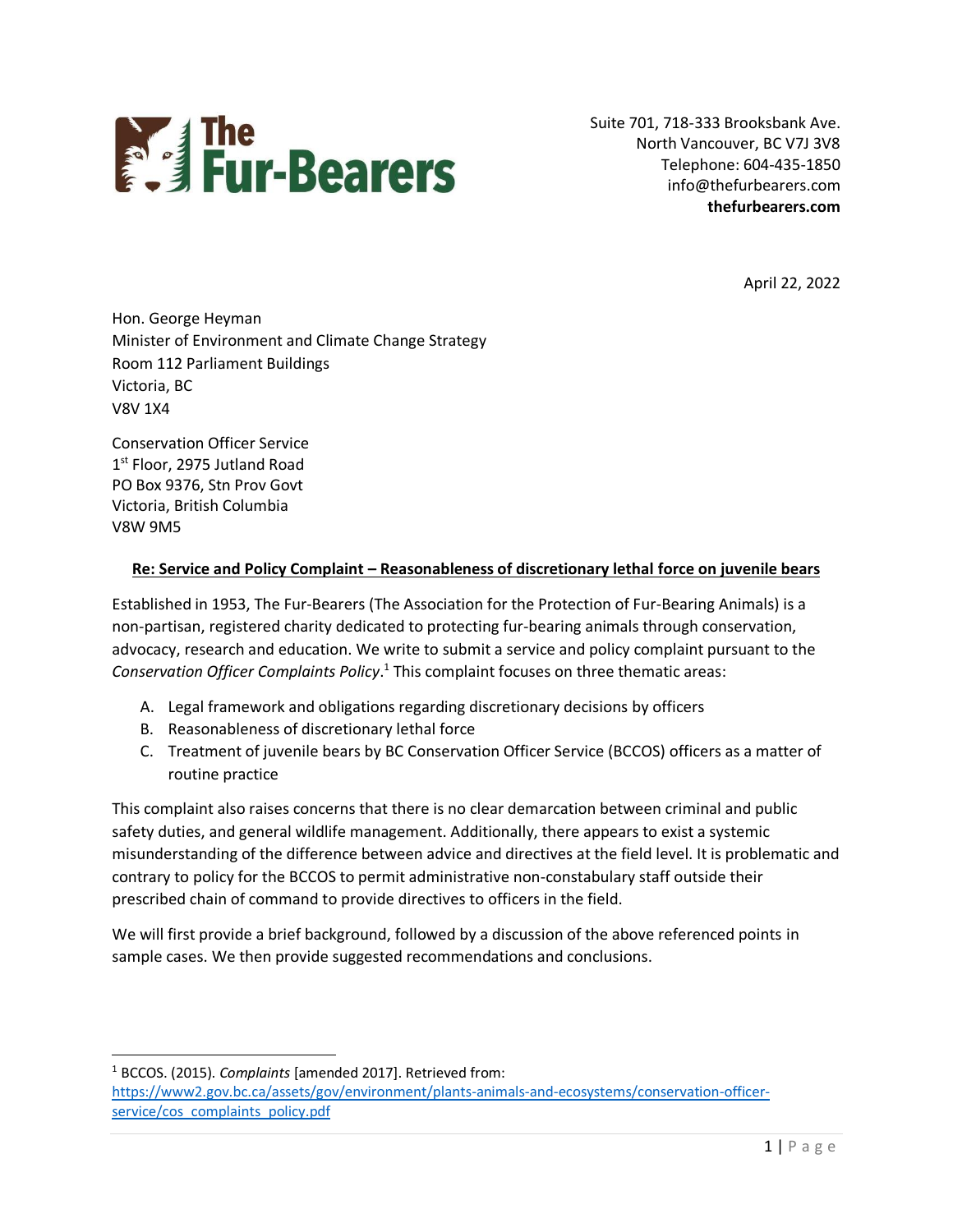### **Background**

On March 30, 2022, The Fur-Bearers was sent copies of information obtained through the *Freedom of*  Information and Protection of Privacy Act (FOIPPA).<sup>2</sup> The request description is as follows:

*A copy of all Human Wildlife Conflict Reports regarding juvenile bear and cub of the year destroyed by BC Conservation Officers in 2021 including all cubs killed while alongside their mother or sibling and orphaned cubs. (Date Range for Record Search: From 1/1/2021 To 12/11/2021)*

These records were specific to the handling and treatment of bear cubs by BCCOS officers throughout 2021. Records were provided in spreadsheet format (with report narrative) and comprised 471 pages. The summary provided within the response identifies 77 cub kills.

We have pulled three case study samples from the records for brevity and for the purpose of framing and narrowing this complaint. However, this service and policy complaint should not be seen as isolated to these three examples. A thematic pattern of willingness to kill cubs is evident throughout the records and we encourage the BCCOS to take a holistic approach in addressing our concerns, from the perspective of a systemic review that goes beyond the examples provided here. We trust providing the entire package of records will assist in this review.

#### **Legal framework regarding BCCOS discretion**

In *The Association for the Protection of Fur-Bearing Animals* v *British Columbia (Minister of Environment and Climate Change Strategy,* the complainants alleged a bear cub was killed by an officer contrary to Section 79 of the *Wildlife* Act. At Judicial Review, the Crown argued that BCCOS officers have broad discretion to kill or not to kill and that Section 79 of the *Wildlife Act* is not necessarily applicable during broader decisions to kill wildlife. This position of the Crown was upheld on appeal.

During judicial review, and after confirming broad authority to kill wildlife on Conservation Officers, Justice Wetherill held:

[59] In my view, the management of wildlife resources by conservation officers, as contemplated by the *Wildlife Act*, includes the authority to kill wildlife in circumstances broader than those set out in s. 79. However, that authority is not an unlimited or unfettered discretion. Officers will not be exempted from the offence provisions of the *Wildlife Act* unless they are engaged in the performance of their duties as officers and their actions are exercised in accordance with the legitimate policy direction of the government.<sup>3</sup> (Emphasis added)

On appeal, Justice Groberman, writing for a unanimous court, held:

[31] Acceptance of that proposition, however, would require us to ignore the structure of the legislation. The statute does not contain any general prohibition on killing animals. Rather it sets out specific offences. Because the offence provisions do not apply to officers engaged in the performance of their duties, officers are not prohibited from killing animals if such killing occurs

<sup>2</sup> MOE 2021-15621 [attached to this complaint for reference].

<sup>3</sup> *The Association for the Protection of Fur-Bearing Animals v British Columbia (Minister of Environment and Climate Change Strategy)*, 2017 BCSC 2296 (CanLII)[, https://canlii.ca/t/hp9tg](https://canlii.ca/t/hp9tg)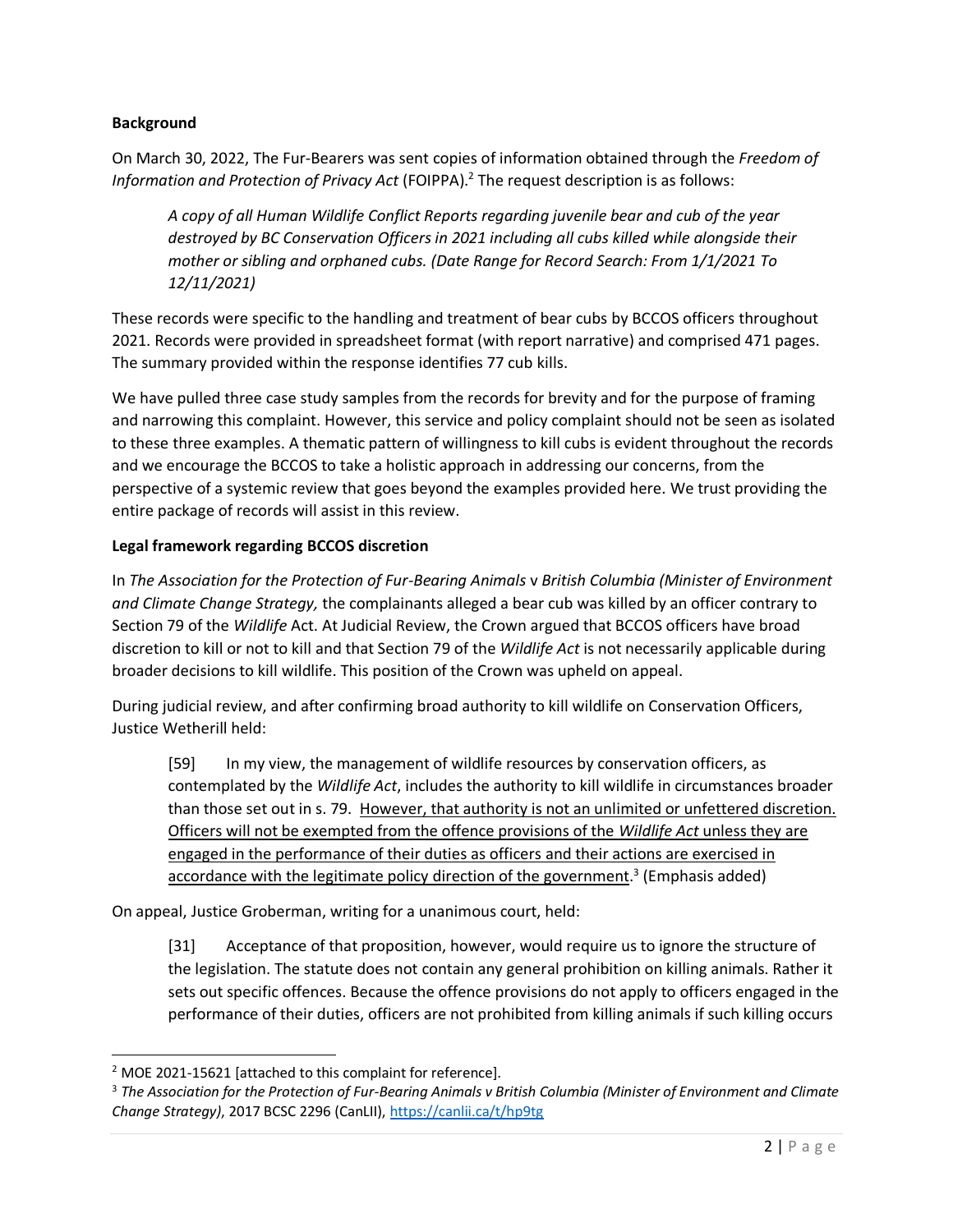while they are engaged in their duties. While conservation officers do not, of course, routinely kill animals, they appear to have broad discretion to do so in the execution of their duties.  $4$ (Emphasis added)

[37] The difficult question, it seems to me, is to define when an officer is "engaged in the performance of their duties". The parties have not, on this appeal, made any comprehensive attempt to define the duties of a conservation officer, or even to discuss the source of those duties. It is obvious that duties may arise from specific statutory and regulatory enactments. It seems probable, as well, that the duties of conservation officers may arise from the terms of their engagement by the Province. The scope of a conservation officer's duties is not an issue that has been canvassed before us, however, and it would be unwise to make any definitive pronouncement on the issue without a more complete record and more detailed argument.

In *Fur-Bearers,* it is noteworthy that the BC Court of Appeal (BCCA) was left with the perception that killing wildlife was not a routine action taken by officers. This was arrived at by a lack of clear definition of an officer's duties, although broad discretion was upheld:

[38] […] I would refrain from making any declaration as to the legality of Officer Kneller's actions. That said, I can say that, on the face of it, Officer Kneller was at all times engaged in the performance of his duties as a conservation officer, and so would not appear to be in contravention of any statutory prohibition.

The duties of a conservation officer were later discussed in more detail at both levels of court. In Casavant v. BC Labour Relations Board<sup>5</sup>, an officer was given a kill order and exercised discretion not to kill two bear cubs (the reverse situation of the above case). The officer was dismissed. At the disciplinary interview and on Judicial Review, the Crown maintained an opposite position to that in *Fur-Bearers* and argued the officer did not have discretion and failed to follow orders. This was overturned on appeal, with the BCCA siding with the officer, affirming that failing to follow orders as a constable while advancing the defence of "independent judgment" (i.e., discretion) is a matter to be decided under the *Police Act*.

In this respect, the BCCA remained consistent in principle both in *Fur-Bearers* and *Casavant*, holding that officers have broad discretion when killing or not wildlife as their duties as conservation officers (especially with respect to an order arising from this duty).

Despite the direct and consistent findings of the above cited court cases, BCCOS officers continue to routinely exercise lethal force decisions in the field in situations where: 1) there is no public safety risk present, 2) non-lethal responses are warranted, 3) alternative options may be available but not considered, and 4) where no formal order has been given by a superior officer.

<sup>4</sup> *Association for the Protection of Fur Bearing Animals v. British Columbia (Minister of Environment and Climate Change Strategy)*, 2018 BCCA 240 (CanLII)[, https://canlii.ca/t/hsnfq](https://canlii.ca/t/hsnfq)

<sup>5</sup> *Casavant v. British Columbia (Labour Relations Board)*, 2020 BCCA 159 (CanLII),<https://canlii.ca/t/j81d4>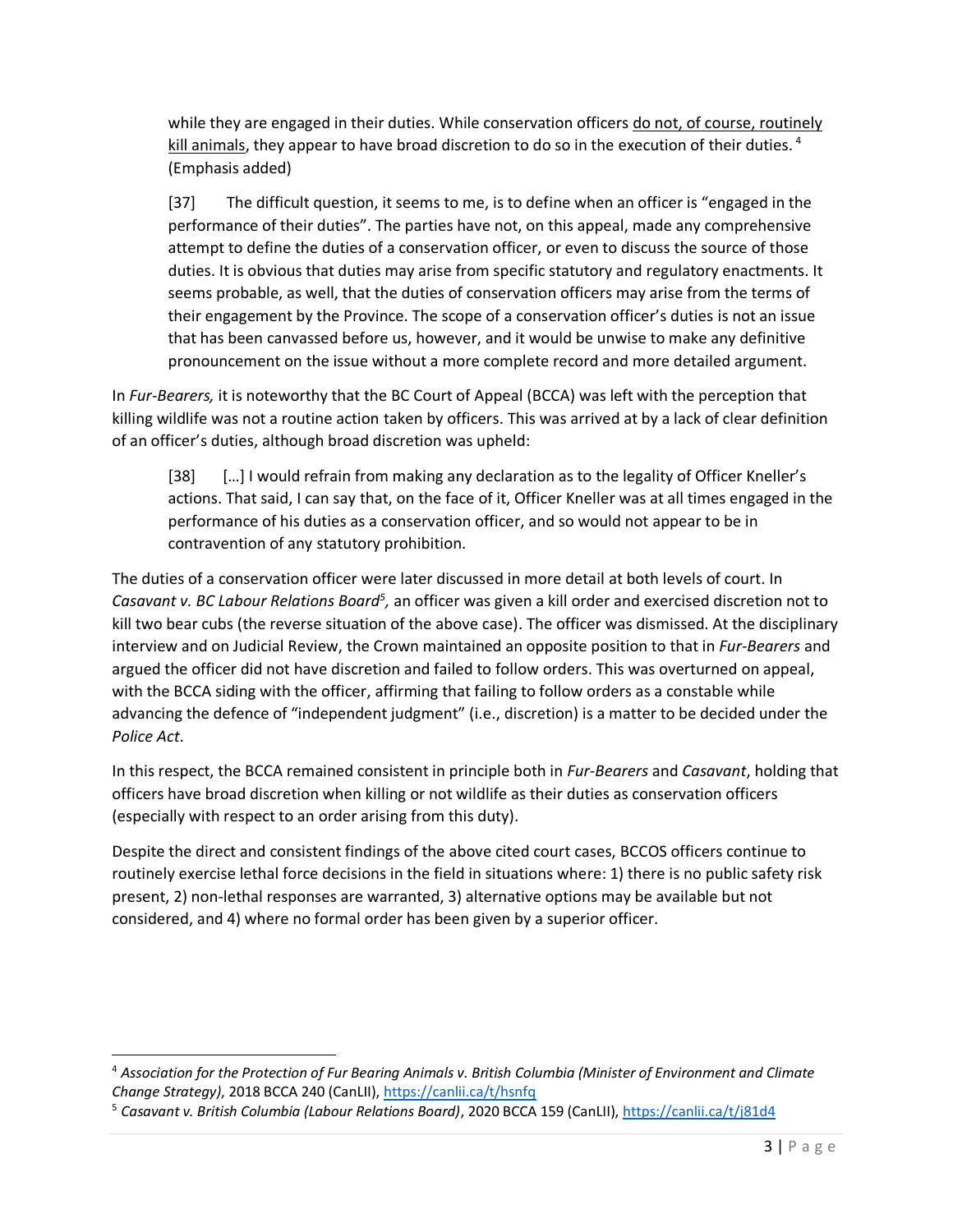There are defined policy guidelines and procedures for responding to reports related to bears<sup>67</sup>. However, the following conflict reports indicate that there is a lack of adherence to these policy guidelines and procedures. In addition to these apparent deviations from policy are incidents of constables taking lethal force directives from FLNRORD staff outside their chain of command. Further commentary follows specific case discussion.

# **Discussion**

*Case 21-29369 (Christina Lake)* November 6, 2021

# Page 142 of records package

*Facts:*

In this case the initial call from the complainant was simply that a black bear cub was "very skinny" and had been spotted "2 times" with "no signs of a sow". The caller requested a call back from the responsible officer.

The officer called the complainant and was advised that a cub was in "poor condition" and had been at the complainant's place for "2 days". The cub was identified as "very skinny" and "missing fur". The officer then brought a trap to the area and is noted as having a "lengthy conversation" with the resident about euthanizing the cub. The trap is placed, the officer leaves and then speaks with a FLNRORD veterinarian about euthanizing the cub, prior to capture or assessment.

The cub is then captured. The officer makes a field confirmation that it is in "poor shape" and "emaciated". The cub is killed.

# *Discussion:*

In multiple conversations and ministerial meetings with BCCOS executive over a period of many years, our organization is routinely informed that the BCCOS are not wildlife managers but rather public safety providers.

The BCCOS's role and responsibility is defined in FLNRORD's Procedure: 4-7-04-01.1: Preventing and Responding to Conflicts with large Carnivores

*1.2 The Ministry of Environment and Climate Change Strategy, Conservation Officer Service (COS) takes actions to minimize the risk that conflicts with large carnivores pose to public safety and property through conflict prevention outreach, training, enforcement, and both non-lethal and lethal responses.<sup>8</sup>*

This is further articulated by a statement on the BCCOS' website:

<sup>6</sup> [https://www2.gov.bc.ca/assets/gov/environment/natural-resource-policy-legislation/fish-and-wildlife-policy/4-7-](https://www2.gov.bc.ca/assets/gov/environment/natural-resource-policy-legislation/fish-and-wildlife-policy/4-7-04011_preventing_and_responding_to_conflicts_with_large_carnivores.pdf) 04011 preventing and responding to conflicts with large carnivores.pdf

<sup>7</sup> [https://www2.gov.bc.ca/assets/gov/environment/natural-resource-policy-legislation/fish-and-wildlife](https://www2.gov.bc.ca/assets/gov/environment/natural-resource-policy-legislation/fish-and-wildlife-policy/response_guidelines_black_bear_single.pdf)[policy/response\\_guidelines\\_black\\_bear\\_single.pdf](https://www2.gov.bc.ca/assets/gov/environment/natural-resource-policy-legislation/fish-and-wildlife-policy/response_guidelines_black_bear_single.pdf)

<sup>8</sup> [https://www2.gov.bc.ca/assets/gov/environment/natural-resource-policy-legislation/fish-and-wildlife-policy/4-7-](https://www2.gov.bc.ca/assets/gov/environment/natural-resource-policy-legislation/fish-and-wildlife-policy/4-7-04011_preventing_and_responding_to_conflicts_with_large_carnivores.pdf) 04011 preventing and responding to conflicts with large carnivores.pdf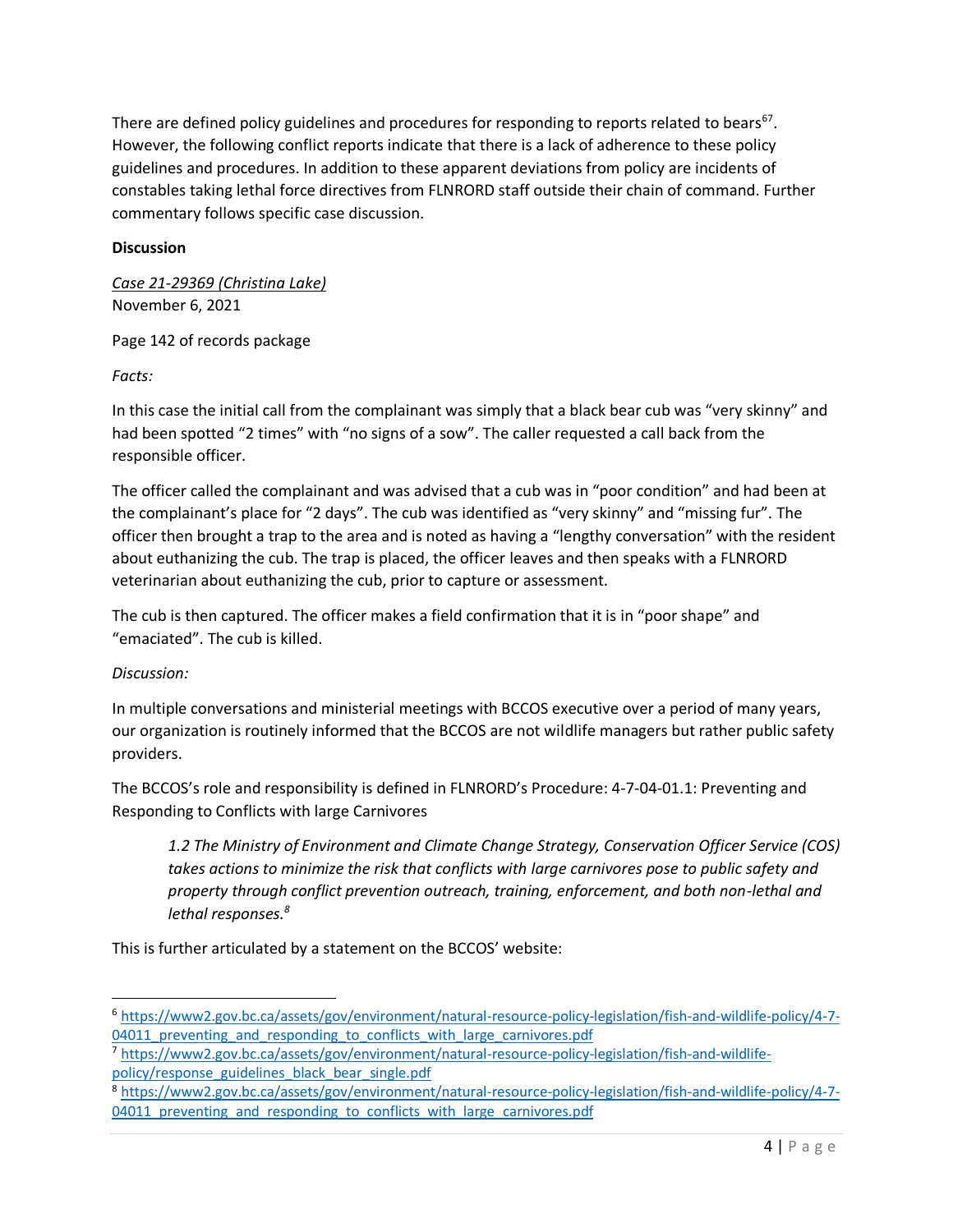*As a public safety provider, the COS is focussed on responding to human wildlife conflicts and environmental violations that pose a threat to public safety. As a result, the COS does not attend low-risk wildlife conflict incidents or instances where conflict situations can be prevented by making changes to your property or daily behaviours.<sup>9</sup>*

This case is troublesome as there is no threat to public safety in the evidence before the responding officer. In the absence of a public safety risk, it is unclear why a public safety provider attended a call that could be considered a nuisance call for the service.

Further, the officer in this case (similar to the situation in *Fur-Bearers),* contacted a provincial veterinarian and provided information about the condition of the bear provided by the third party. The provincial veterinarian advised the officer to kill the cub based on this information. As far as the notes in the report show, this was a verbal discussion. There is no indication that a physical assessment by a qualified individual took place, nor were any photos or videos provided to the veterinarian to inform her assessment. The cub was killed based on a third hand, verbal description and without any physical assessment by a qualified individual. A wildlife rehabilitator or a bear biologist could have been consulted to conduct a physical assessment.

*Case 21-29709 (Terrace)* January 20, 2021

Page 160 of records package

*Facts:*

A complainant called the BCCOS stating a bear cub was laying down beside a yellow (presumably forestry) gate next to the highway and was eating something (believed by the complainant to be a chocolate bar, but never confirmed).

The responding officer attended, and the bear cub approached the officer's parked truck. The officer exited the truck, yelled at the bear and hit it with a rock. The officer shot and killed the cub. The officer noted the cub as "in very poor condition" and was noted to weigh less than 10lbs (i.e. very small). The officer did not identify any attractants.

# *Discussion:*

Like the previous case, there was no public safety risk, and the cub was killed based on a field level assessment by an unqualified individual. This incident also questions the need for an officer to attend the scene in the absence of a risk to the public.

<sup>9</sup> [https://www2.gov.bc.ca/gov/content/environment/plants-animals-ecosystems/wildlife/human-wildlife](https://www2.gov.bc.ca/gov/content/environment/plants-animals-ecosystems/wildlife/human-wildlife-conflict/report-human-wildlife-conflict)[conflict/report-human-wildlife-conflict](https://www2.gov.bc.ca/gov/content/environment/plants-animals-ecosystems/wildlife/human-wildlife-conflict/report-human-wildlife-conflict)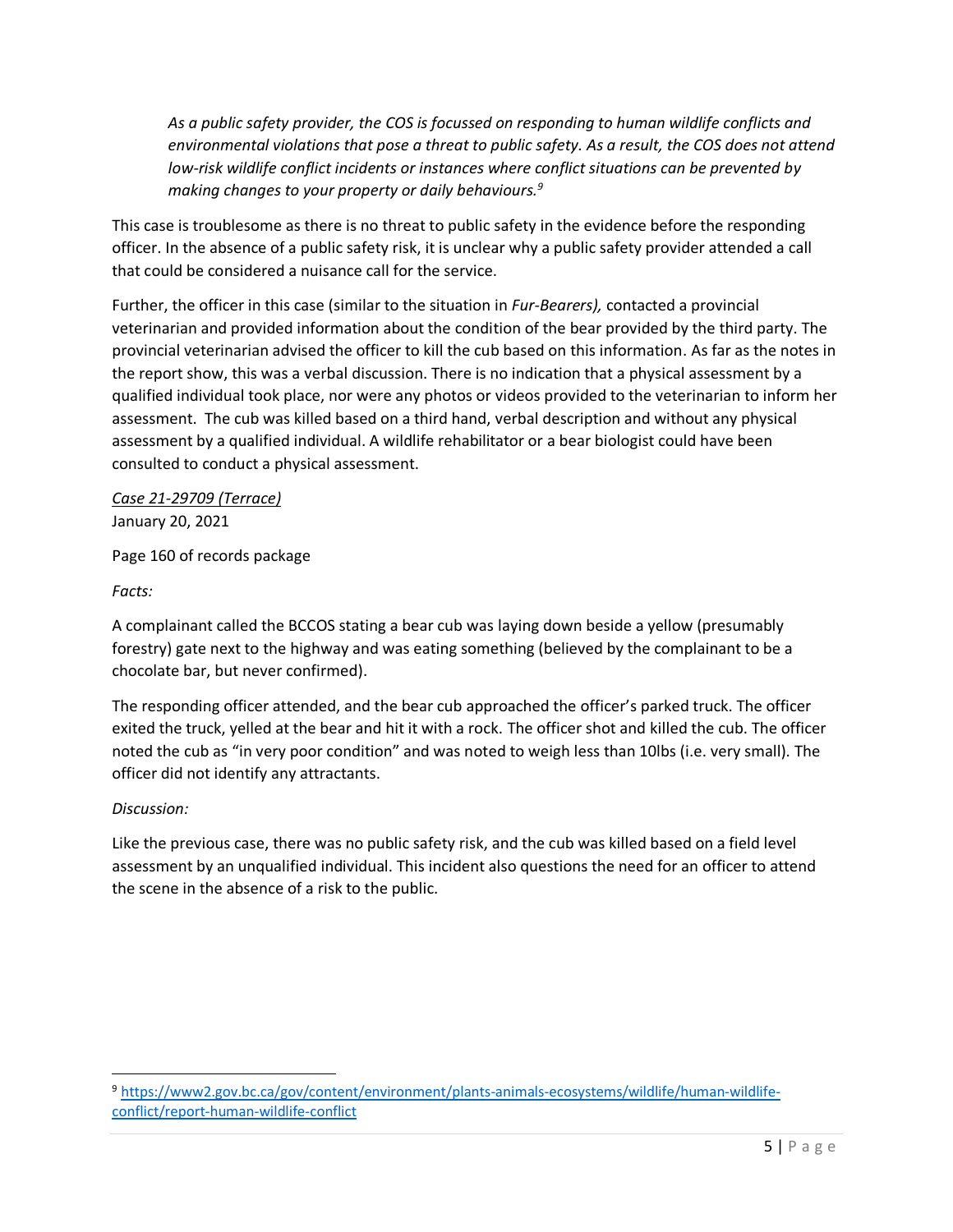*Case 21-22679 (West Coast Region)* September 21, 2021

Page 7 of records package

### *Facts:*

A complainant called the BCCOS stating that multiple bears continued to make attempts to break into a house in a remote area. The situation involved a family unit and possibly another unrelated bear.

#### The report states:

"Prior to arriving to the property CO sought direction from Fish and Wildlife on what they would like to see happen if the three siblings were caught. The Cos were seeking direction because the COM [complainant] could not be sure which of the 3 siblings (believed to be siblings) were entering and breaking into his residence. Direction was provided these bears were all category 1 bears and high public safety risk. If capture, bears are to be euthanized due to entering human structures, habituation to humans, and food conditioning […]."

The report also contained highly subjective information and varied accounts of the number of bears involved. It was later determined that dog food had been used as an attractant and the report reads as a very dynamic situation with multiple criminal and public safety elements present.

#### *Discussion:*

The result of this case points to what appropriate police work and appropriate early intervention with criminal justice tools could achieve. There is little doubt that attractant offences had occurred: "…walked the beach and found plates of human food mixed with dog food . . . CO Riddell did observe 1 of the large black bears eating what appeared to be dog food off of the ground . . . [redacted] put the dog food out for the bears to eat to keep them on [redacted] property . . . they had heard [redacted] was feeding the bears…"). The investigation of these offences should have been the first and primary objective of the responding officers.

The constable seeking administrative direction from FLNROROD is problematic; doing so shifts the primary focus and responsibility of the officer from criminal investigation and public safety to wildlife management, which is not the mandate of the BCCOS as a law enforcement service.

If a public safety risk is present (human or otherwise) the officer is entitled to use all reasonable force necessary – up to and including lethal force. Where there is no public safety risk or emergency, the duties of a constable end.

There is some question in this file regarding accuracy of early information provided and identifying which of the cubs were or were not a safety risk. At least one sow and one cub were killed while in a tree, thereby exhibiting some level of fear and avoidance behaviour.

While it is appreciated that this was a dynamic file, from our perspective the information presented is contradictory at the outset, raising some doubt as to whether alternative options could have been employed for medical and behavioural assessments after the bears were trapped/contained– especially for the cub.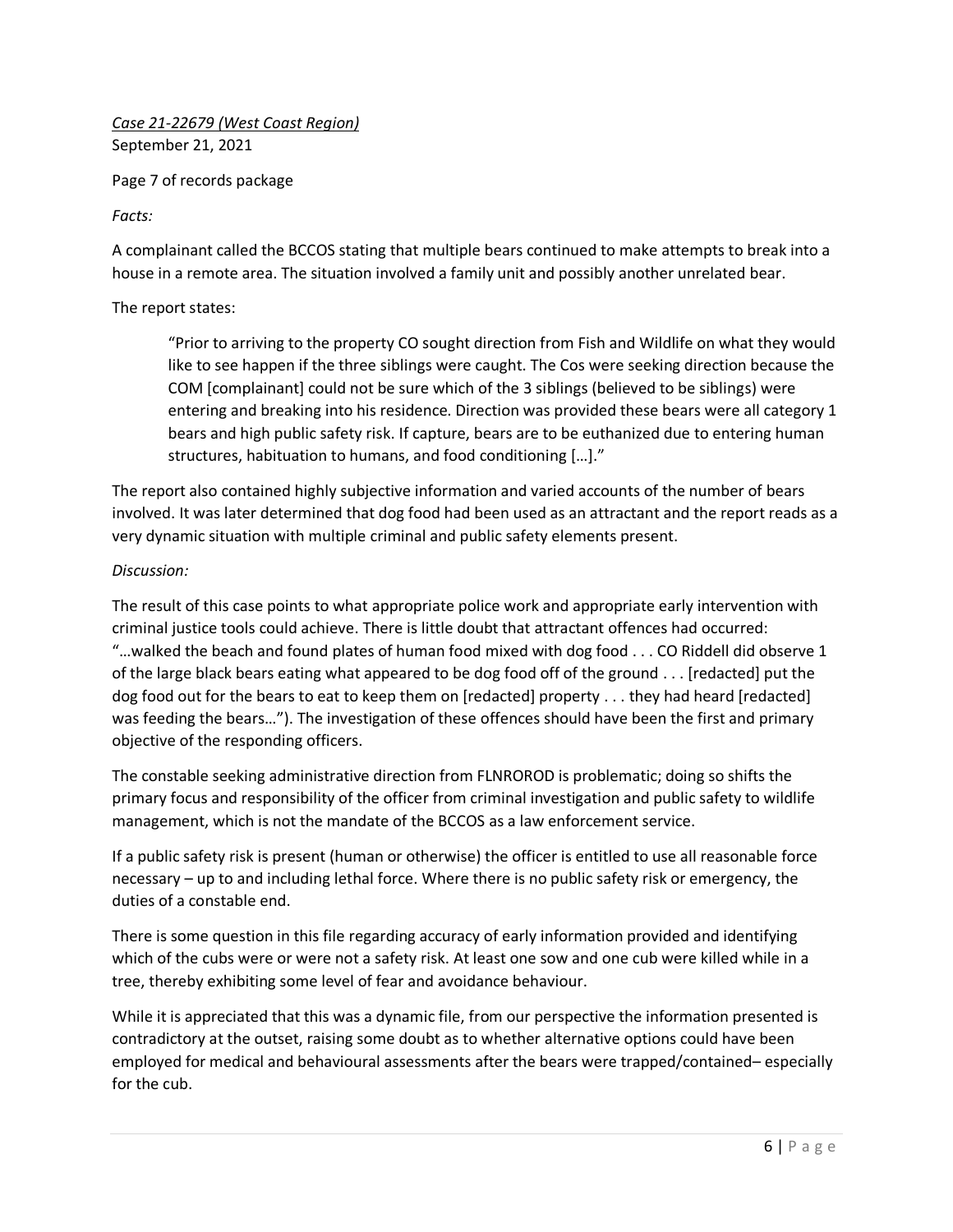There is also an absence of progressive judgement during this incident. As an emergency situation advances and the risk factors/offending characters are removed from the equation, it is expected that the level of force applied will be adjusted and reduced where appropriate – consistent with critical incident management principles that exercise independent and discretionary judgement.

This case was chosen as an example because it highlights the diversity of a BCCOS public safety response. It contains both criminal and public safety matters, early contradictory information, mid-range response actions from officers, and a lack of discretion adjustment at the end of the emergency situation – relying instead on both early information and mid-range outcomes. There are multiple reviewable items from a service delivery standpoint, most critically, the lack of progressive discretion as the situation evolved.

It is noted, however, that unlike the previous two cases, this case did contain an element of public safety risk and criminal behaviour.

# **Concluding remarks and relief sought**

The samples above, in our view, highlight a continued misunderstanding of BCCOS authorities and mandate scope. The BCCOS is a provincial law enforcement agency, not a wildlife management service.

If an officer feels they need a veterinarian to justify their actions, it is our suggestion that pulling the trigger should receive some second thought. Veterinarians and FLNRORD staff do not have the statutory authority to provide direction to constables acting as Conservation Officers. While an officer may seek advice from a qualified professional, it is the individual officer that is responsible for exercising their discretion in the field. A constable is not a veterinarian, biologist, or wildlife rehabilitator; they are public safety providers.

When lethal action is taken, there should be no question as to the existence of an immediate public safety risk or emergency requiring lethal force response. If the officer has time to make a phone call and ask questions, then there are likely other mitigation options available, or in the alternative, the emergency is likely over and the constable's primary duties are ended (analogous to a first responder at a traffic accident or fire, the police may rightly attend first but at some point, their involvement ends and other services take over as subject matter experts).

The routine killing of bears, especially juvenile bears who present no risk to public safety, erodes the foundation of the application of reasonable and justifiable force on any species by an armed servant of the Crown.

Where lethal force is applied in dynamic situations, on review, clear and progressively adjusted decision making should be readily identifiable in the post-incident files. As the emerging or immediate threat is reduced, the force applied should be adjusted.

To resolve this complaint, we ask the BCCOS to clearly outline the authority structure for its constables as a public safety provider and create measurable change to limit pre-emptive killing actions that rely on third-party, external directives or advice. We ask that officers be informed of their decision-making levels and that it be made known within the BCCOS and FLNRORD that FLNRORD may not direct constables in the field to kill (although advice may always be received). If information is to be acted upon as if it were an order, such orders must come from superior officers. This is to ensure a clear chain